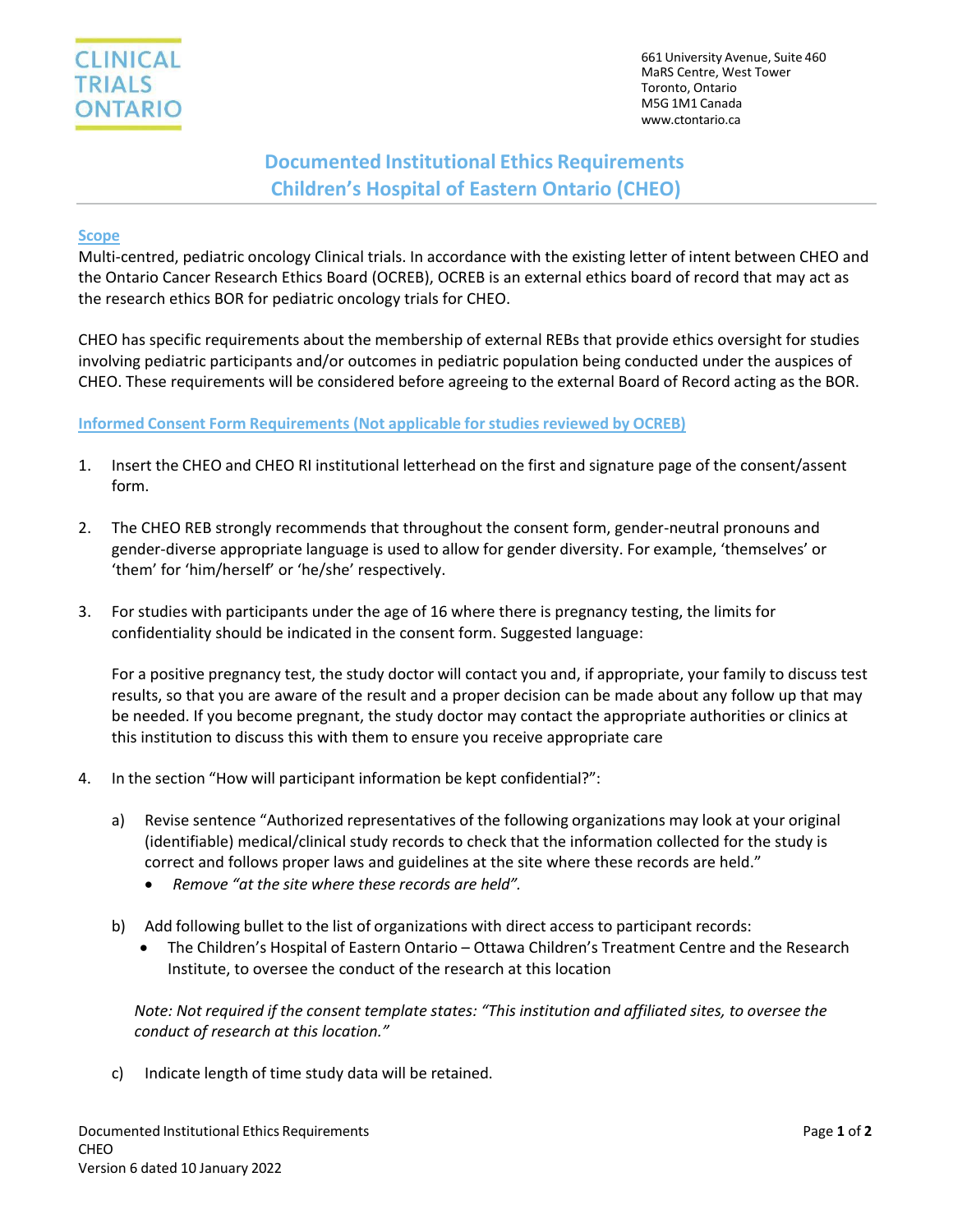

d) If applicable, add the following to state the limits of confidentiality:

Any information that may indicate that a child is being harmed or at risk of harm would not be kept confidential and instead be disclosed to appropriate authorities.

- e) If applicable regarding data transfer outside Canada, revise sentence "By signing this consent form, you are consenting to the disclosure of your coded information to organizations located outside Canada."
	- *Replace disclosure with transfer ("you are consenting to the transfer of your coded information").*
- f) If applicable regarding the use of a virtual platform (e.g., zoom, Microsoft teams), add the following:

The use of virtual platforms, like any internet communication or storage and retention of information, involve privacy risks around access and disclosure of information, however, there are safeguards in place to reduce these risks, (e.g., account registration, meeting passwords, disposal of records or devices on which information is stored).

Add bullet point in the signature section

• I understand that the [*activity, e.g., interviews*] will be conducted using Zoom, which has privacy risks associated with its use.

*If recorded*

- I agree that my participation in the *[insert procedure (e.g., focus group, training session, assessment)]* will be recorded for research purposes.
- 5. If the study includes future uses of data add the following bullet point in the signature section:
	- I agree that my data collected for this research may be used in future research within or beyond the general area of research of the current study.

#### **Assent Form Requirements (Not applicable for studies reviewed by OCREB)**

1. Insert the CHEO and CHEO RI institutional letterhead on the first and signature page of the assent form.

Note: CTO does not screen for the following elements; however, they must be addressed in the Centre Initial Application and post-approval events, if applicable.

#### **Consent/Assent Requirements**

The ability to consent is based on the participant's capacity to consent to research, not age. Assent is based on the ability of a child to assent to research, not on age. Pediatric participants should be consented or assented using a consent or assent process appropriate to their capacity or ability.

Interventional studies for pregnant participants during their pregnancy and after birth *and* the infant participates in study procedures after birth, the study requires *two* consent forms: 1) for the mother as a participant and 2) for the infant as their substitute decision maker after birth – to account for the fact that the infant becomes a participant upon birth.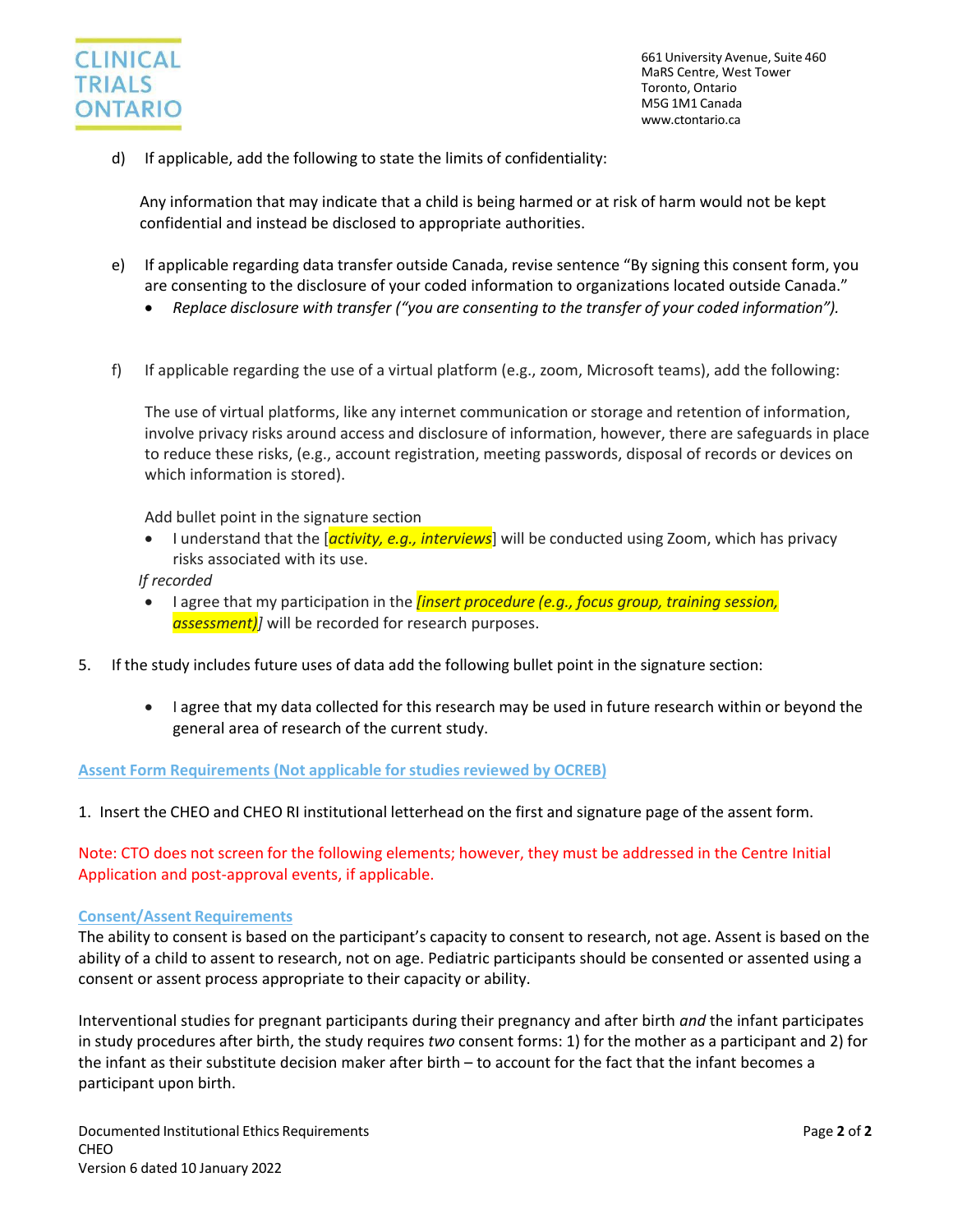

## **SRERS Administration**

**Children's Hospital of Eastern Ontario (CHEO)**

## **Reminder: Institutional Research Administration Requirements**

The CTO Streamlined System provides a streamlined approach to research ethics review. Each participating site must ensure that all necessary institutional authorizations and contracts/agreements are in place prior to beginning the research.

As of January 5<sup>th</sup> 2021, all studies at CHEO, will be required to go through the CHEO RI Start Smart program https://is.gd/StartSmart.

The program consists of three steps:

## **Step 1: Intake**

The intake form is a step by step guide on how to get your project up and running at CHEO. All the forms and resources you need are provided in this intake form. *Note: Step 2 link will be provided upon completion of the intake form.*

## **Step 2 A & B: Pre-Institutional Approval & Administrative Application**

**A:** This step requires that you submit your Interdepartmental impact and CHEO authorization signature pages and confirm mandatory training is complete.

Pre-Institutional Approval should be obtained via the link provided at the end of step 1. *Note: Step 3 link will be provided at the end of the Pre-Institutional Approval.*

**B:** Complete an administrative application in ROMEO. The administrative form captures key metrics, and adherence to the privacy and confidentiality requirements at CHEO.

The research team will receive a letter of acknowledgement, once the requirements of this application are met.

*Note: the application must include a copy of the pre-institutional approval PDF.*

## **Step 3: Institutional Approval**

This step requires that the PI of the project attests to having all the applicable approvals and tasks in place. This must be obtained prior to beginning the research project and kept on file by the team.

## **CTO Stream**

## **Collaborators:**

The following collaborators must be given a role on all Provincial Initial Application (PIA) forms and Centre Initial Application (CIA) forms.

|       | Name: Dr. Jason Berman       | Name: Natalie Anderson             |
|-------|------------------------------|------------------------------------|
|       | Email: CTOIR@cheo.on.ca      | Email: nanderson@cheo.on.ca        |
| Role: | Institutional Representative | Role: Institutional Representative |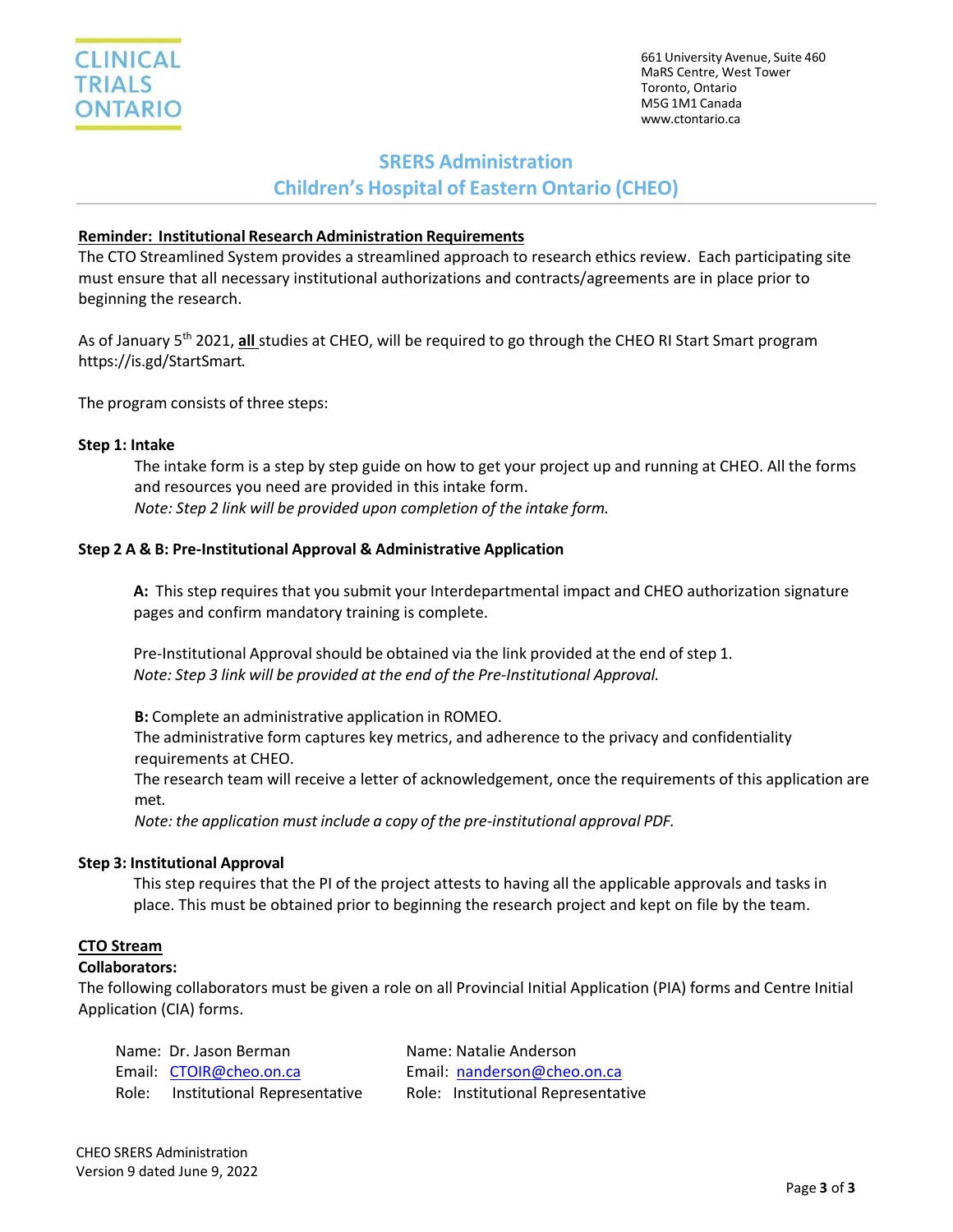

Name: Sabrina Hamer Email: [shamer@cheo.on.ca](mailto:shamer@cheo.on.ca) Role: Institution Admin

Name: Yulia Rosenstein Levin Email: [YRosensteinLevin@cheo.on.ca](mailto:YRosensteinLevin@cheo.on.ca) Role: Institution Admin

This access is automatically granted when the Centre Initial Application is created. When CHEO is the Provincial Applicant site the research team should immediately create the CIA for CHEO (right after creating the PIA). This **will ensure that access is automatically granted as required above, otherwise the research team will need to** 

Name: Samira Chamaa

Email: [schamaa@cheo.on.ca](mailto:schamaa@cheo.on.ca) Role: Institution Admin

#### **Institution Representative in application forms**

**manually add these roles to the PIA prior to submission.**

The Primary Institution Representative must be indicated as follows in the applications within CTO Stream:

| Title:                  | Dr.                                                                                    |  |
|-------------------------|----------------------------------------------------------------------------------------|--|
| First Name:             | Jason                                                                                  |  |
| Surname:                | Berman                                                                                 |  |
| Organization:           | Children's Hospital of Eastern Ontario/Children's Hospital of Eastern Ontario Research |  |
| Institute               |                                                                                        |  |
| Address:                | 401 Smyth Road                                                                         |  |
| City:                   | Ottawa                                                                                 |  |
| Province/State: Ontario |                                                                                        |  |
| Postcode/Zip: K1H 8L1   |                                                                                        |  |
|                         | Telephone: 613-737-7600 x 2957                                                         |  |
| Fax:                    |                                                                                        |  |
| Email:                  | CTOIR@cheo.on.ca                                                                       |  |

The Secondary Institution Representative should be indicated as follows:

| Title:                  | Ms.                                                  |
|-------------------------|------------------------------------------------------|
| First Name:             | <b>Natalie</b>                                       |
| Surname:                | Anderson                                             |
|                         | Organization: Children's Hospital of Eastern Ontario |
| Address:                | 401 Smyth Road                                       |
| City:                   | Ottawa                                               |
| Province/State: Ontario |                                                      |
| Postcode/Zip: K1H 8L1   |                                                      |
|                         | Telephone: 613-737-7600 x 3350                       |
| Fax:                    |                                                      |
| Email:                  | nanderson@cheo.on.ca                                 |

Note:

- For applications where signatures were requested prior to June 14, 2019, Mr. Bruce Squires may be identified as the Primary Institution Representative within the application form.
- For application where signatures were requested prior to March 19, 2021, Mr. Watson Gale may be identified as the Primary Institution Representative within the application form.

CHEO SRERS Administration Version 9 dated June 9, 2022